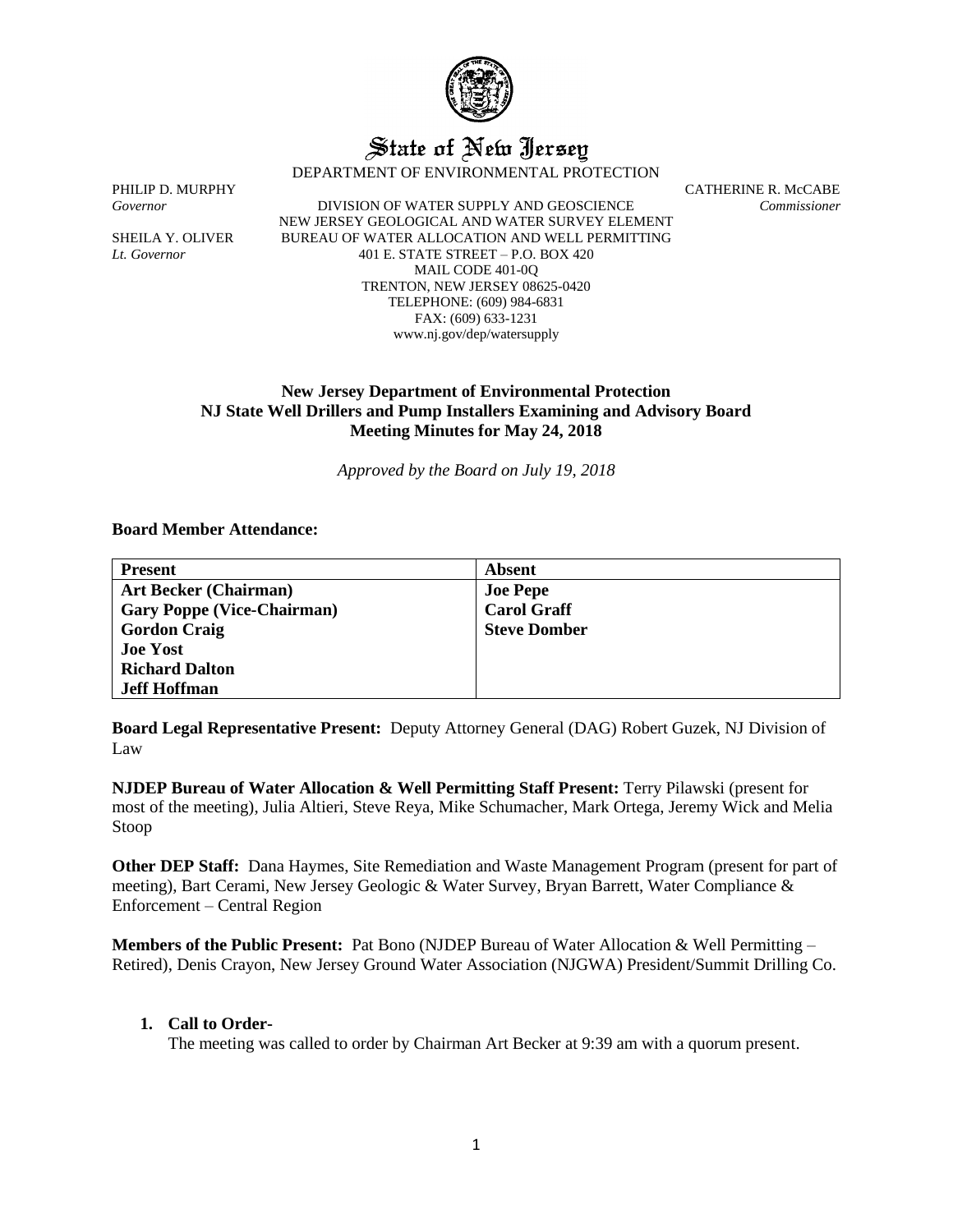#### **2. Review and Certification of the Minutes for the March 8, 2018 Meeting-**

A motion to approve the minutes without change was made by G. Craig, seconded by G. Poppe and approved unanimously.

#### **3. Review and Certification of the Minutes for the April 19th Conference Call-**

A motion to approve the minutes without change was made by G. Poppe, seconded by J. Yost and approved unanimously.

## **4. Board Business and Correspondence-**

Remaining meetings and conference calls for 2018: The Board will physically meet at NJDEP Headquarters (401 E. State St. in Trenton) on the following dates beginning at 9:30 am:

# **July 19th, September 20th, November 29th**

Board telephone conference calls will be held during the intervening months to establish a continuing education program in addition to approving qualified candidates for NJ driller or pump installer licenses. The calls will be held at 10:00 am on the following schedule:

# **June 21st, August 16th, October 18th, December 20th**

#### **5. Ethics Training for Board Members-**

S. Reya informed the Board members that there is there a State requirement that those serving on State Boards must complete ethics training every three (3) years and a condensed (less than 10 minute) online briefing on the intervening years. S. Reya will look into the status of each Board member and will provide further instruction as to what online version each member will need to take and send out the links to the necessary online training prior to the Board's next regularly scheduled meeting.

#### **6. New Examination/Licensing Process Development Update-**

M. Ortega gave an update on the current exams and the agreement with the National Ground Water Association (NGWA). He stated that due to a clerical error, NGWA needed to complete updated paperwork to become a vendor for the New Jersey Department of Environmental Protection. As of May 23, 2018, the Bureau of Water Allocation and Well Permitting had received confirmation that NGWA is nearly done with all the new forms. As soon as the new forms are completed, they will be paid for their services. M. Ortega also stated that despite the error with the paperwork, NGWA still moved forward and posted the New Jersey Regulatory modules on the PSI (NGWA's testing administrator subcontractor) website.

# **7. Website Update: License Applications, Testing Instructions, and Recommended Study Materials-**

S. Reya informed the Board that the Well Permitting Section's Licensing and Exams webpage had been updated to reflect the recent changes made to the licensing program. He stated that there are currently instructions that detail how to schedule exams, instructions for applying for a license, new applications to apply for a license and new study materials posted. S. Reya also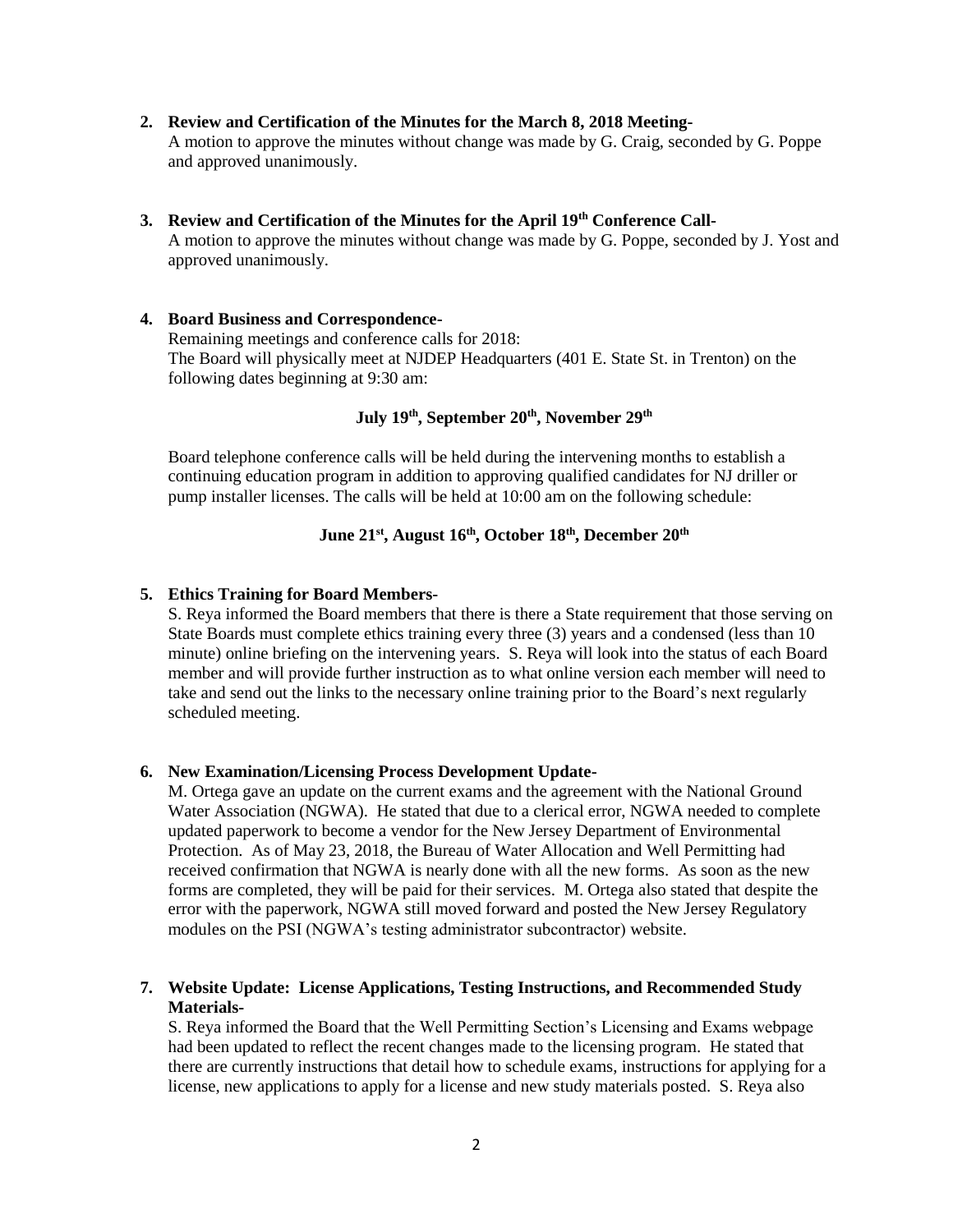explained that while there is a section on the page for continuing education, that there will be limited information posted for the time being.

## **8. Discussion of 2-Year Exam Certification Time Limitation Specified for Exam Applicants in New Rule-**

S. Reya recapped what was discussed in previous meetings regarding the two (2) year requirement in which licensing exam modules shall have been taken to be eligible to count towards licensure. R. Guzek suggested that the Department move swiftly to get the language in the current well rule changed if the Board and Department determine that changes to the rule are necessary. It was suggested that if the rule is changed within the next two years, it would have minimal impact to the regulated community. A. Becker asked Well Permitting staff to come up with a few potential solutions for the next in-person Board meeting. T. Pilawski proposed talking to the other Department staff to see how long of a process it is to complete a minor rule change that targets a few small problematic sections.

Additionally, R. Guzek provided some language and possible solutions for candidates who are currently applying for a journeyman well driller licensee, to whom this issue will apply, which will be further discussed at the next meeting as a means of preventing individuals from having to retake all of the certification exams taken to obtain the journeyman license when upgrading to a master license. Well Permitting staff will draft a letter based on this language to present to the Board for the next in-person meeting.

# **9. Licensed Site Remediation Professional (LSRP) Continuing Education Program Procedures and Requirements (J. Hoffman & Dana Haymes, Regulatory Officer for the LSRP Licensing Board)-**

J. Hoffman introduced Dana Haymes to the Board and she proceeded to explain how the LSRP Board handles continuing education point (CEP) tracking. In her presentation, the Board learned that 36 CEPs are needed for LSRPs to renew their license. Credits obtained by LSRPs must be in one of three categories: technical, regulator, and ethics. Maximum point totals were instituted for each category: technical is 14 points, regulatory is 10 points, and ethics is 3 points. A total of 18 of the 36 CEPs obtained can be taken online in their program. Online courses need to have a verification system, such as a quiz or periodic questions, to ensure that the attendee is present for the entire course. Dana Haymes discussed how once a course is approved, an approval number is assigned to the course and listed on the LSRP Board website. She said that due to the volume of course approval requests, a subcommittee was created to review all applications and provide recommendations to the Board. The vast majority of requests are apparently submitted by licensees; most come in from the course providers. She added that a category of credits are required to be obtained in "ethics" which generally is that category not met by license holders due to the limited offerings of approved courses. Those who do not obtain the required CEPS may potentially lose their licenses once a hearing is held (as is required by the Administrative Procedures Act).

Dana Haymes was thanked for her presentation by attendees and departed the room at 10:52 am.

The discussion moved on to the continuing education program for well drillers and pump installers, specifically how things are going to work with timing. M. Ortega informed the Board that the Department cannot enter a new agreement with the National Ground Water Association until the 2019 fiscal year had begun in July. M. Schumacher asked the Board to start considering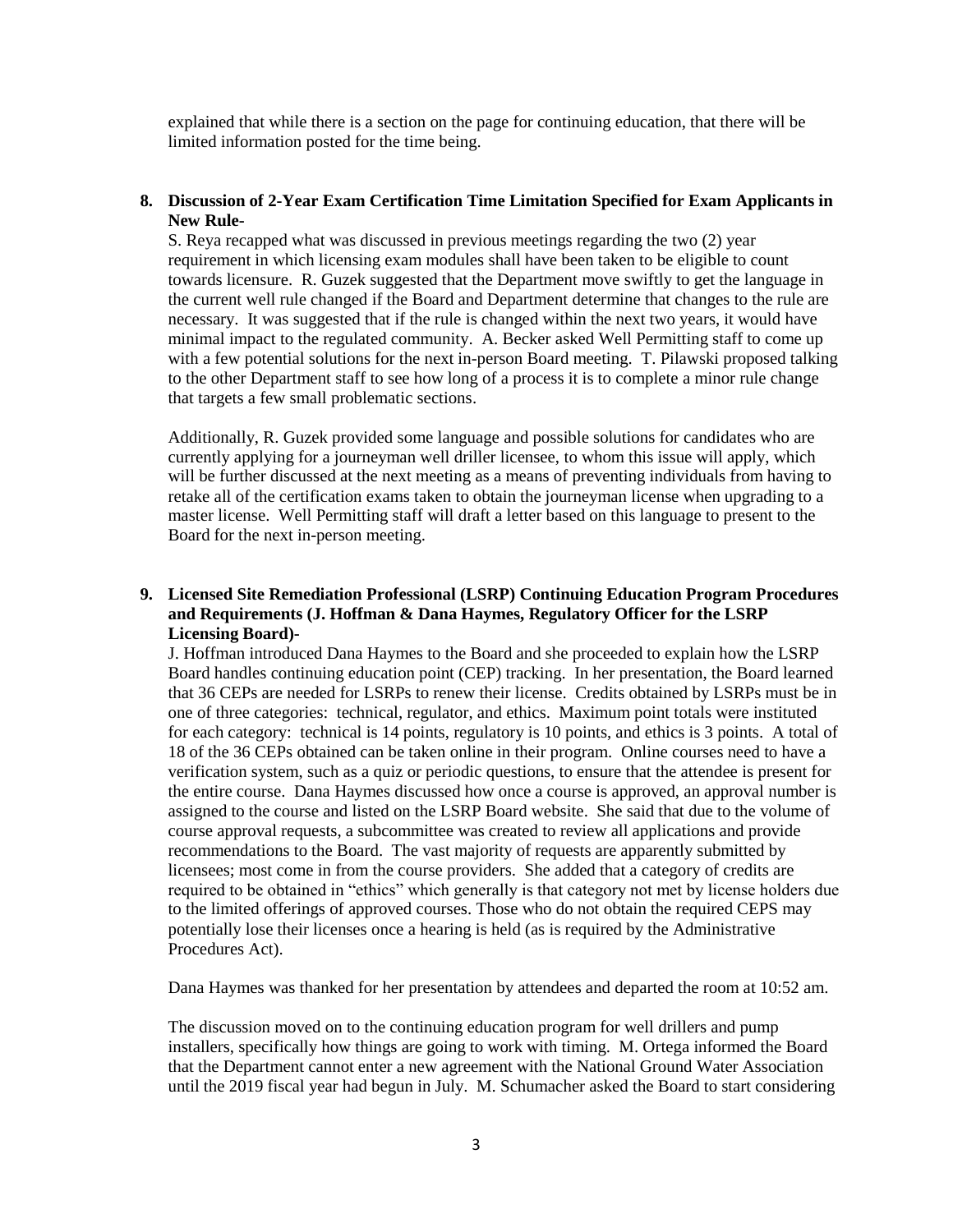CEPs and their allocation and break down. Based on M. Schumacher's suggestion, A. Becker asked the Board members to have suggestions together for the July meeting.

S. Reya asked the Board if there was any interest in having applications for course providers to submit their information to the Department. A. Becker asked if the applications could be submitted online. Well Permitting staff to investigate.

#### **10. Well Permitting Program Updates-**

T. Pilawski gave a program update. In her update she stated that Bennett Moss, one of the Well Permitting hourly employees, was hired by the Division of Water Quality and will be starting there soon. She also informed the Board that Jan Gheen, a section chief in Water Allocation, was retiring at the end of June.

A. Becker inquired if Well Permitting is still accepting paper documents. M. Schumacher explained that the new well rule requires all documentation to be submitted electronically, including well decommissioning reports, which did not require electronic submittals under the old well rule. He went on to explain that there is a hardship clause built into the rules just in case a document cannot be submitted to the Department electronically. This clause will allow for a paper submittal of any document.

## **11. Discussion of Potential License Sanctions for a NJ Licensed Pump Installer-**

T. Pilawski asked the Board if they wished to have NJDEP Water Compliance and Enforcement present a case for license sanctions for a New Jersey licensed pump installer. T. Pilawski gave the Board an update regarding this individual. After hearing discussions about how a licensed pump installer, on two (2) occasions was caught illegally hydrofracturing wells without a licensed well driller onsite and performing the work too close to the regulatory minimum setback from the nearest well, Board members expressed interest in having the case presented to the Board for potential license sanctions. **A motion was made by G. Craig to hear the investigation results from DEP Enforcement on the charges made against the individual for the two (2) instances of hydrofracking of wells in violation of N.J.A.C. 7:9D. J. Hoffman seconded the motion and the Board unanimously approved the motion.** 

#### **12. Enforcement Activities and Field Work-**

Water Allocation  $&$  Well Permitting Enforcement and Field Work Activities  $-$  A summary of Well Permitting Program's enforcement and field activities over the past ten (10) weeks was presented by Julia Altieri and Bryan Barrett.

- **A. Field Inspections –** Well Permitting Section staff performed eight field inspections during the past ten weeks. Bureau staff inspected three sites to verify that there were properly permitted and licensed individuals on site; one was a public supply well. None of the field inspections found violations of the well construction regulations. Staff also witnessed a sonic well drilling operation and horizontal directional construction activities.
- **B. On-going issues of well drilling violations** The Bureau successfully resolved another issue of non-compliance by witnessing the proper permitting and reinstallation of two illegally constructed monitoring wells at Newark Liberty International Airport as part of a notice of non-compliance follow-up. The monitoring wells were constructed without permits. The well drilling company resolved the issue of non-compliance by properly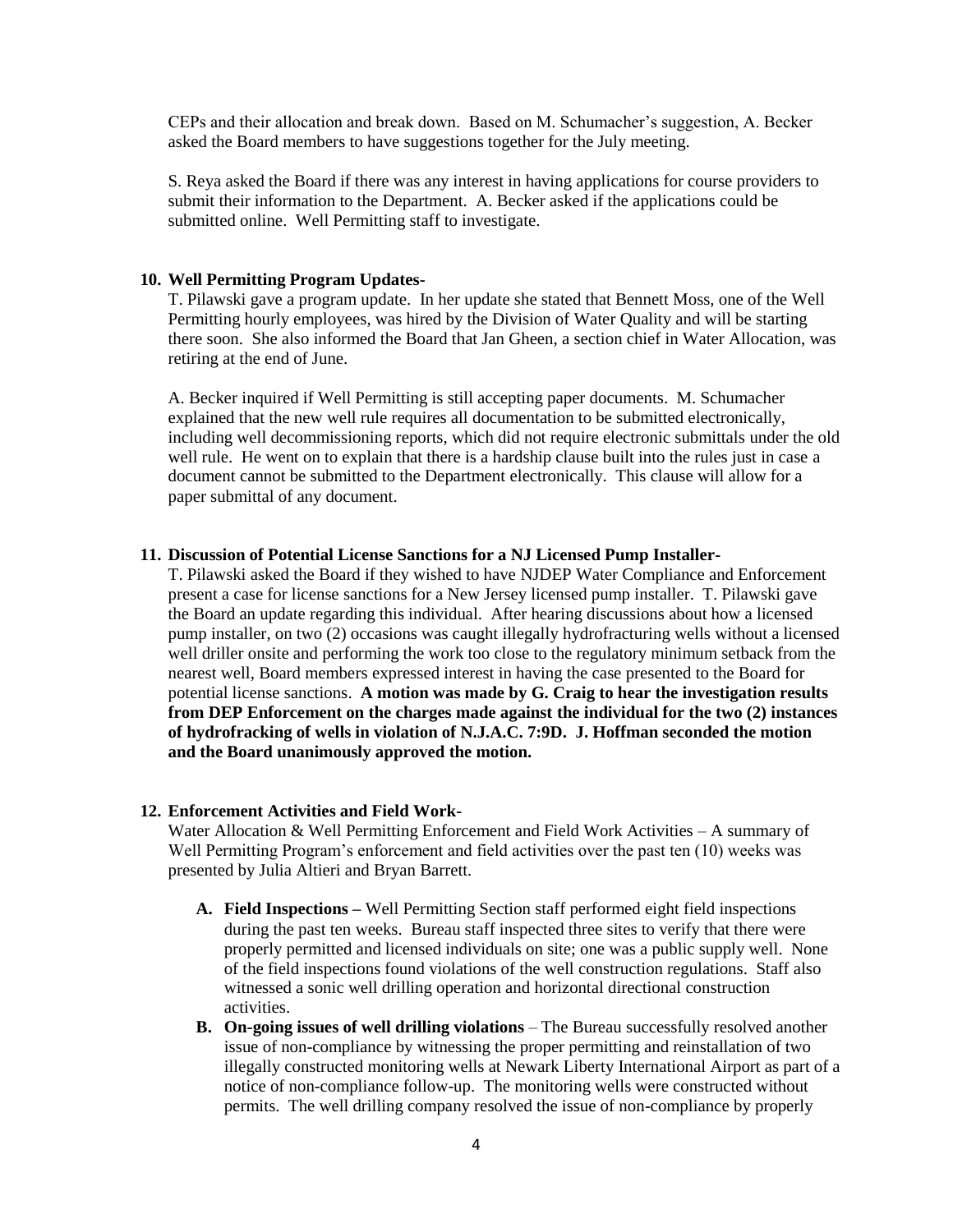removing the existing illegal well and reconstructing new, properly constructed wells installed under valid well permits under staff supervision. Further enforcement action is pending against the licensed well driller who illegally constructed the first two monitor wells.

- **C. Hydrofracturing Deviation Issue** Bureau staff discussed an issue in which a new 500 ft. deep domestic well was constructed on small lot in Hopatcong Borough and reportedly produced little or no water. To increase the yield of the well, the homeowner and well driller requested approval to conduct hydraulic fracturing on the well with a neighboring well within 100 feet. The current well drilling regulations (N.J.A.C. 7:9D) require a setback distance of at least 150 feet from existing wells; therefore, the Bureau denied the request. The property owner was dissatisfied with the decision as there are no feasible alternatives due to insufficient space for new well and a water main is too far away. The Board agreed with the decision to deny the deviation request.
- **D. Enforcement Coordination** –The Bureau continues to coordinate with the 3 Regions of Water Compliance and Enforcement to send settlement offer letters to various drillers who have violated the well regulations. Three cases were referred to Central Water Compliance over the past 10 weeks and should be settled soon.

#### **13. Review and Certification of License Applicants-**

S. Reya asked the Board if they preferred to review applications in full for individuals applying for a license or if they would rather be presented with a summary applicant roster list after Well Permitting staff reviews each application. The Board members said that they prefer a summary sheet.

#### **Master:** No applicants

**Journeyman:** A motion to approve one license applicant was made by G. Poppe, seconded by J. Yost and approved unanimously. It was noted that this was the first license applicant to utilize the new testing process for which the Board recommended **Journeyman (Class B):** No applicants **ERG –** No applicants **Dewatering –** No applicants **Elevator –** No applicants **VCL –** No applicants **Pump Installer** – No applicants

#### **14. Horizontal Directional (HDD) Drilling-**

At previous Board meetings a document summarizing HDD drilling projects and the associated environmental concerns was discussed by R. Dalton. Following his most recent discussion of the document at the March  $8<sup>th</sup>$  meeting, members agreed to thoroughly read through the paper and get any remaining comments and/or suggested revisions to R. Dalton who said he did receive multiple comments from A. Becker, which have since been incorporated. J. Hoffman stated that both he and R. Dalton believe that HDD can be regulated under the current rule. As such, he believes that current and future HDD projects within the state need to be overseen by appropriately license NJ licensed well drillers. In accordance with the recommendations set forth in the paper, only those projects over 25 ft. in depth from land surface would be regulated. Those shallower than 25 ft. would be unregulated. This depth, as previously noted, is the depth at which borings must be grouted per the well rules the borehole exceeds this depth.